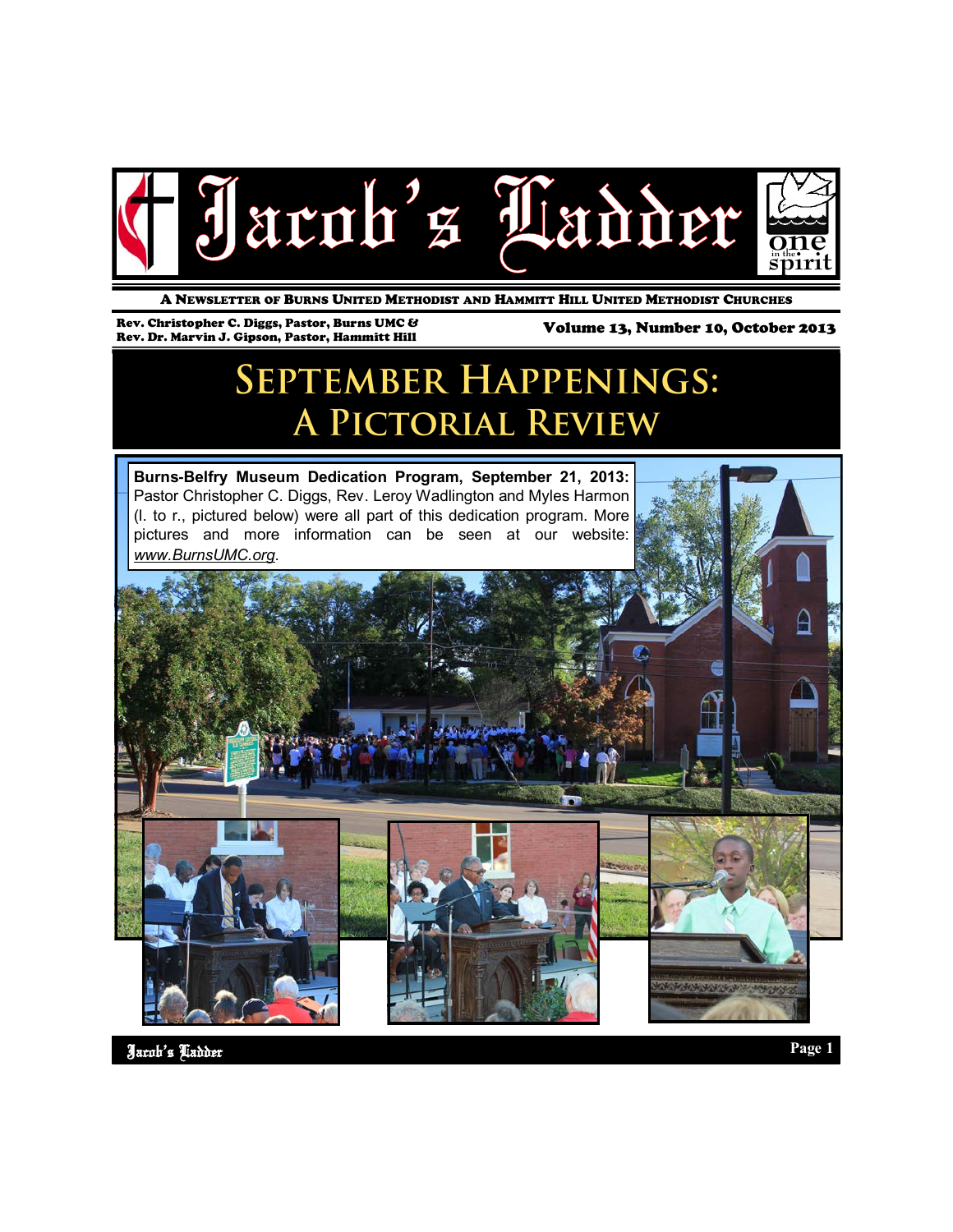



**Pastor Christopher C. Diggs delivered the Morning Service Message at Oxford-University United Methodist Church on September 1st:**  Pictured above is Pastor Diggs in the pulpit at OU and with OU -UMC member Ed Meeks. Meeks was instrumental in Burns UMC acquiring its first ever church van (pictured at left.)

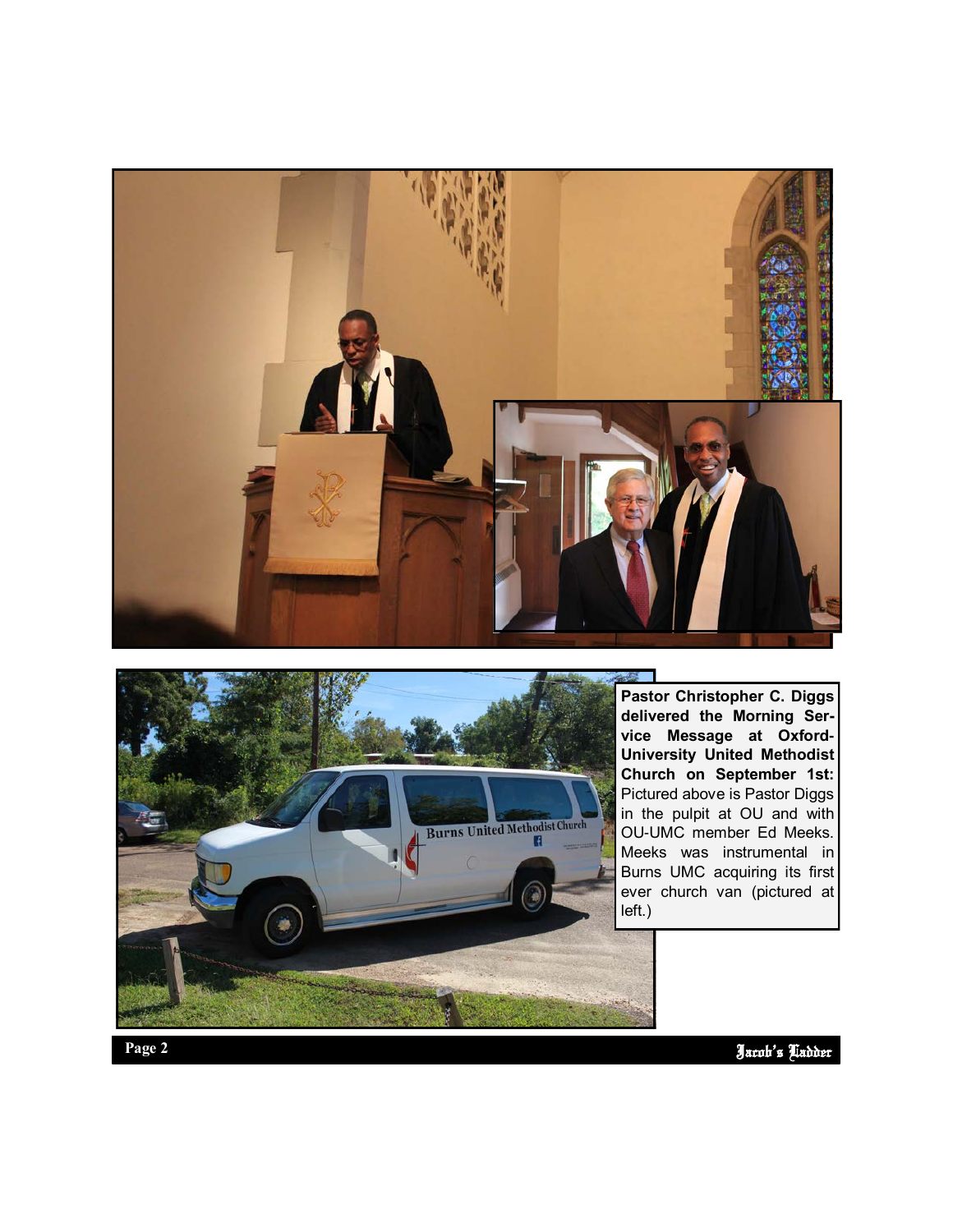

**Fifth Sunday Service:** Burns UMC held its first 8:00 a.m. Worship Service on September 29th. It was a huge success. John and Janis Blake, along with her mother Arletha Collins (pictured above) became a part of the Burns family that morning. Earlier in the month, Effie Burt and Janet Cook also joined the church.



**Kenneth J. Franklin won competition for the cover of September issue of Invitation Oxford:** The theme for the cover competition was "Hope and Optimism for the upcoming Ole Miss Football season,"